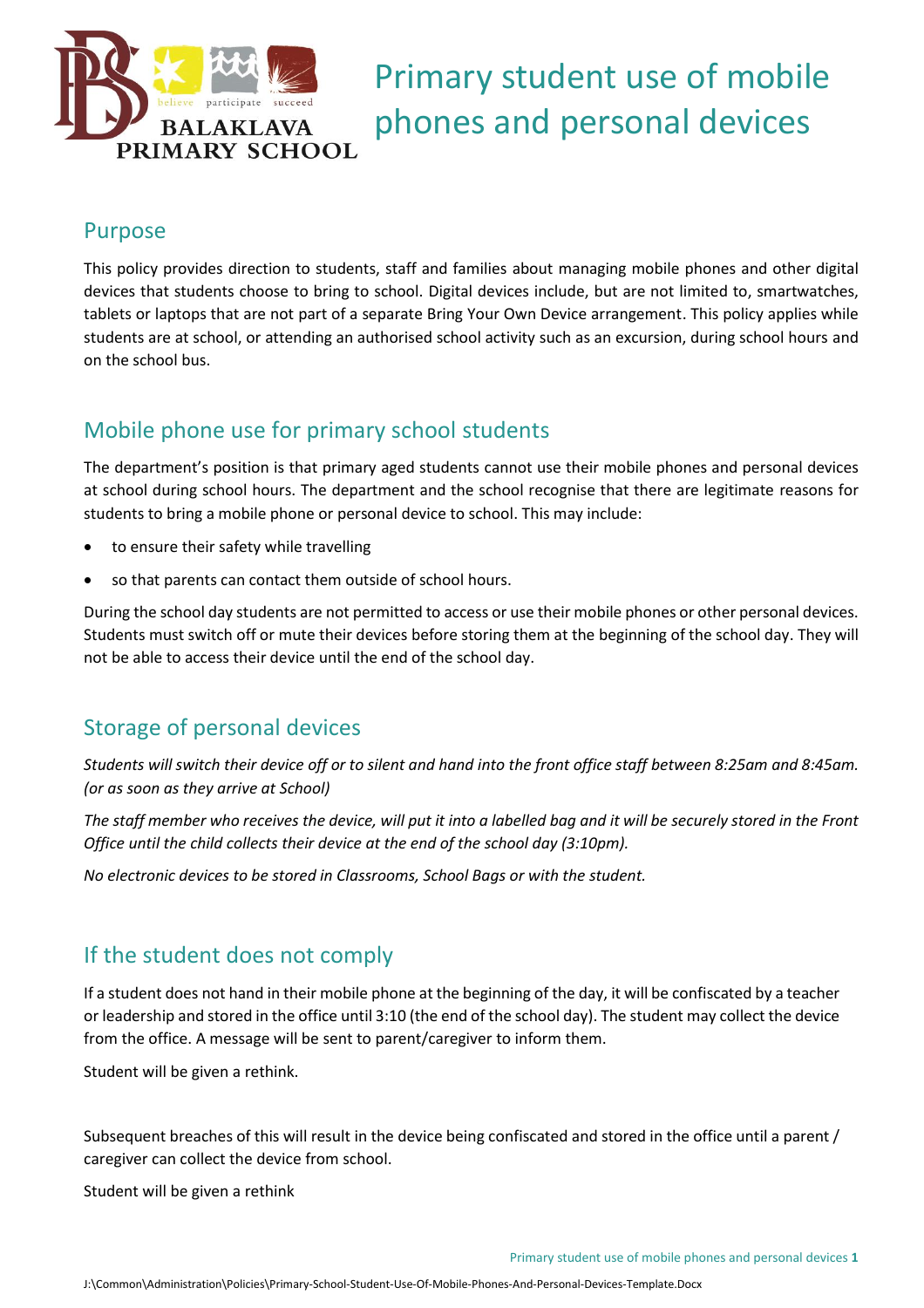Leadership will use their discretion in regards to consequences if a student continues to breach the policy or if the misuse of the device is of a more serious nature.

## Roles and responsibilities

#### **Principal**

Make sure:

- this policy is clearly communicated and accessible to all students, staff, and families
- there is a process for regular review of the policy
- secure storage is provided for student personal devices that are handed in to school staff.
- processes are in place for monitoring internet and school network use by all members of the school community.

Enforce the policy and responses to instances of non-compliance.

Report and respond to incidents of inappropriate use of personal devices in line with department policy and procedures and any legislative requirements.

Consider requests for exemptions from the policy from parents on a case-by-case basis. Make sure that approved exemptions are documented and that relevant staff are informed about students' exemptions.

Model appropriate use of mobile phones and support families to understand the importance of promoting safe, responsible and respectful use of mobile phones to their children.

#### **School staff**

Deliver learning opportunities and maintain a safe and productive learning environment. Take steps to minimise distractions from the non-educational use of personal devices in the learning environment at times when a device is being used by a student in line with an approved exemption or in circumstances where students' devices are stored in the classroom.

Respond to instances of non-compliance in line with the school's policy.

Report and respond to incidents of inappropriate use of personal devices in line with department policy and procedures and any legislative requirements.

Make sure that any student personal devices handed in for their care are stored in a secure location and are returned to the student (or their parent).

Model appropriate use of mobile phones and support families to understand the importance of promoting safe, responsible and respectful use of mobile phones to their children.

#### **Students**

Comply with the requirements of the school's policy and follow all reasonable directions from the Principal and school staff.

If permitted to use a mobile phone or personal device in line with an exemption under this policy, do so in a safe, responsible and respectful way and support peers to do the same.

Communicate respectfully with others and do not use a mobile phone or other personal device to bully, harass or threaten another person.